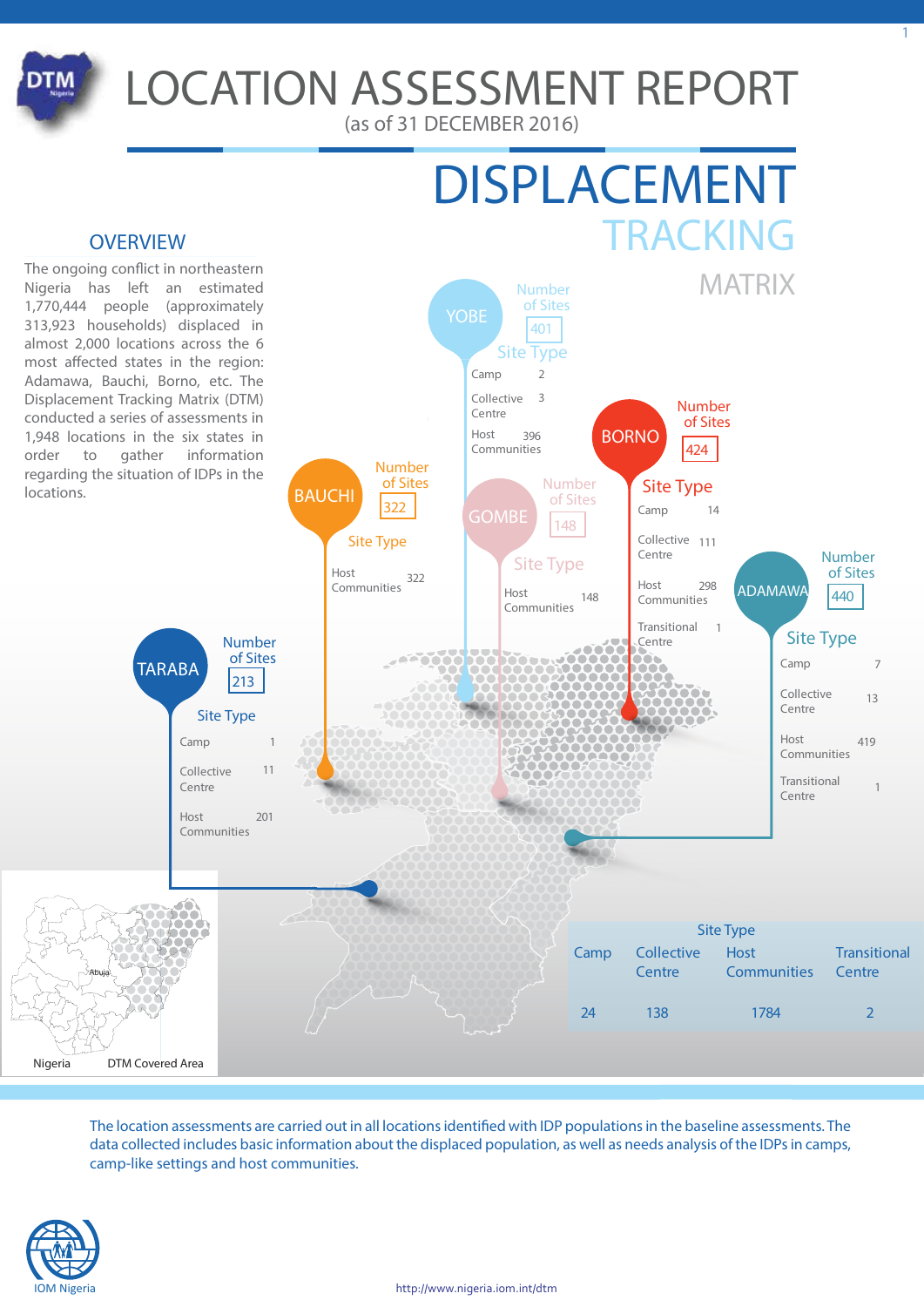| <b>State</b>   | <b>No. Of Sites</b> | <b>Households</b> | <b>Individuals</b> |  |
|----------------|---------------------|-------------------|--------------------|--|
| <b>ADAMAWA</b> | 440                 | 30,095            | 152,618            |  |
| <b>BAUCHI</b>  | 322                 | 9,795             | 57,114             |  |
| <b>BORNO</b>   | 424                 | 242,596           | 1,370,880          |  |
| <b>GOMBE</b>   | 148                 | 5,162             | 28,980             |  |
| <b>TARABA</b>  | 213                 | 8,720             | 48,583             |  |
| <b>YOBE</b>    | 401                 | 17,555            | 112,269            |  |
| <b>Total</b>   | 1,948               | 313,923           | 1,770,444          |  |
|                |                     |                   |                    |  |

## Number of sites and total IDP population

1,770,444 IDPs (313,923 households) identified in 1,948 IDP locations in six most affected states in northeastern Nigeria.

88% of the IDP population have been displaced within their original state.

424 locations (22% of the sites) host 77% (1,370,880) of the IDPs.

92% of the IDP locations are classified as host communities



## Displacement Severity Map

|<br>|

I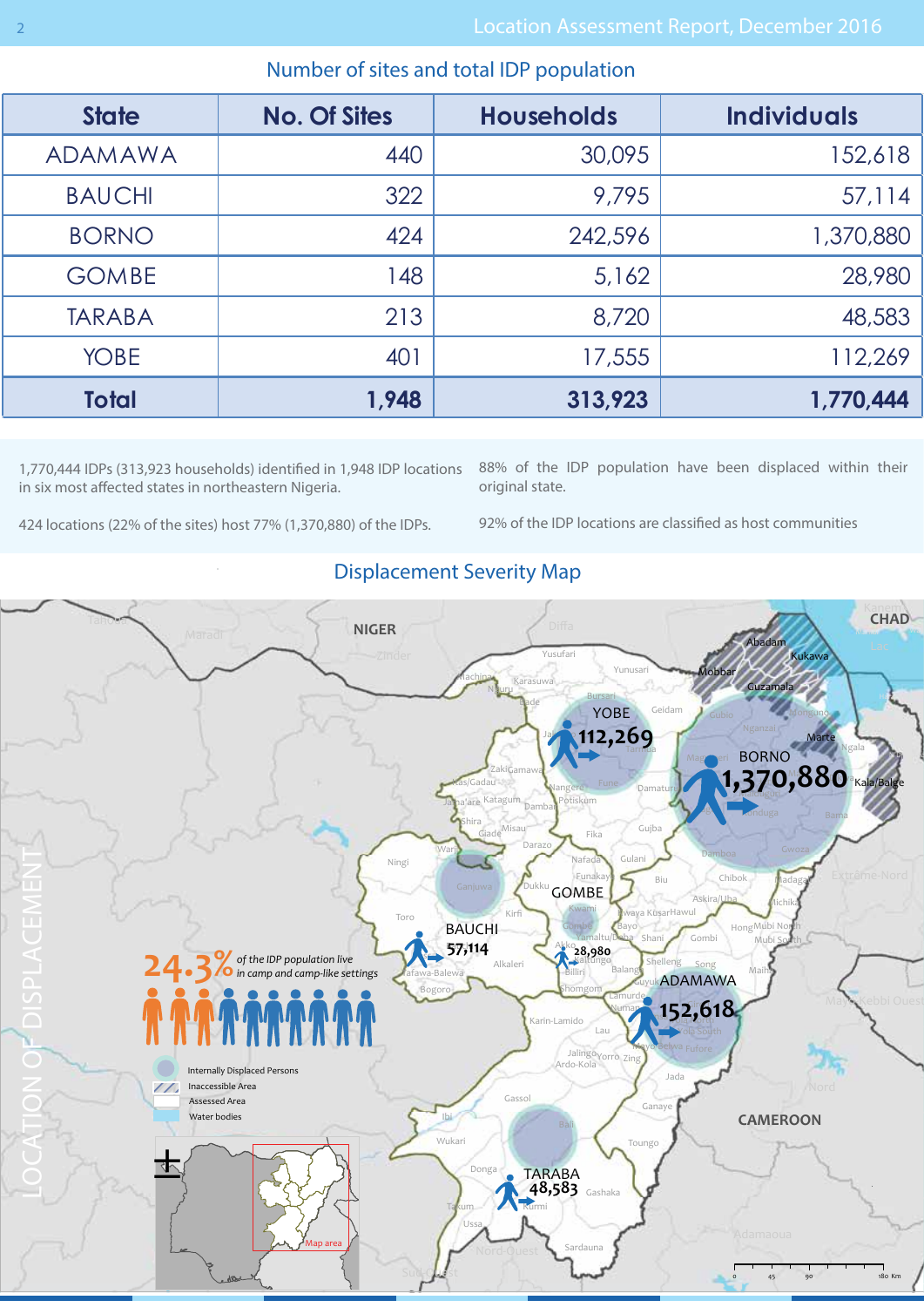# Local government area and number of sites

| <b>LGA</b>        | No. of Site LGA |                     | No. of Site LGA |                  | No. of Site     |
|-------------------|-----------------|---------------------|-----------------|------------------|-----------------|
| <b>AKKO</b>       |                 | 23 GIREI            |                 | 34 MAYO - BELWA  | $\overline{4}$  |
| <b>ALKALERI</b>   |                 | 7 GOMBE             |                 | 26 MICHIKA       | 40              |
| <b>ARDO-KOLA</b>  |                 | 9 GOMBI             |                 | 30 MISAU         | 29              |
| <b>ASKIRA/UBA</b> |                 | 24 GUBIO            |                 | 2 MONGUNO        | 16              |
| <b>BADE</b>       |                 | 18 GUJBA            |                 | 17 MUBINORTH     | 11              |
| <b>BALANGA</b>    |                 | 11 GULANI           |                 | 36 MUBI SOUTH    | 22              |
| <b>BALI</b>       |                 | 18 GUYUK            |                 | 7 NAFADA         | 15              |
| <b>BAMA</b>       |                 | 2 GWOZA             |                 | 11 NANGERE       | 10              |
| <b>BAUCHI</b>     |                 | 14 HAWUL            |                 | 11 NGALA         | $\overline{7}$  |
| <b>BAYO</b>       |                 | 9 HONG              |                 | 47   NGANZAI     | 11              |
| <b>BILLIRI</b>    |                 | 8 IBI               |                 | 12 NGURU         | 30              |
| <b>BIU</b>        |                 | 20   ITAS/GADAU     |                 | 13 NINGI         | 29              |
| <b>BOGORO</b>     |                 | 20 JADA             |                 | 13 NUMAN         | 13              |
| <b>BURSARI</b>    |                 | 22 JAKUSKO          |                 | 18 POTISKUM      | 44              |
| <b>CHIBOK</b>     |                 | 27 JALINGO          |                 | 29 SARDAUNA      | 5 <sup>1</sup>  |
| <b>DAMATURU</b>   |                 | 31 JAMA'ARE         |                 | 10 SHANI         | 8               |
| <b>DAMBAM</b>     |                 | 20 JERE             |                 | 79 SHELLENG      | 13              |
| <b>DAMBOA</b>     |                 | 6 KAGA              |                 | 12 SHIRA         | 14              |
| <b>DARAZO</b>     |                 | 26 KALTUNGO         |                 | 9 SHONGOM        | 9               |
| <b>DASS</b>       |                 | 5 KARASAWA          |                 | 18 SONG          | 15              |
| <b>DEMSA</b>      |                 | 20 KARIM-LAMIDO     |                 | 5 TAFAWA BALEWA  | 23              |
| <b>DIKWA</b>      |                 | 9 KATAGUM           |                 | 22 TAKUM         | 5               |
| <b>DONGA</b>      |                 | 17 KIRFI            |                 | 11 TARMUWA       | 22              |
| <b>DUKKU</b>      |                 | 11 KONDUGA          |                 | 30 TORO          | 10 <sup>°</sup> |
| <b>FIKA</b>       |                 | <b>30 KURMI</b>     |                 | 14 TOUNGO        | $\overline{3}$  |
| <b>FUFORE</b>     |                 | 25 KWAMI            |                 | 14 USSA          | 8               |
| <b>FUNAKAYE</b>   |                 | 8 KWAYA / KUSAR     |                 | 10 WARJI         | 9               |
| <b>FUNE</b>       |                 | 27 LAMURDE          |                 | <b>15 WUKARI</b> | 23              |
| <b>GAMAWA</b>     |                 | 16 LAU              |                 | 15 YALMALTU/DEBA | 14              |
| <b>GANJUWA</b>    |                 | 10   MACHINA        |                 | 18 YOLA NORTH    | 24              |
| <b>GANYE</b>      |                 | 15 MADAGALI         |                 | 36 YOLA SOUTH    | 23              |
| <b>GASHAKA</b>    |                 | 13 MAFA             |                 | 4 YORRO          | 8               |
| <b>GASSOL</b>     |                 | <b>19 MAGUMERI</b>  |                 | 1 YUNUSARI       | 20              |
| <b>GEIDAM</b>     |                 | 20   MAIDUGURI M.C. |                 | 125 YUSUFARI     | 20              |
| <b>GIADE</b>      |                 | 18 MAIHA            |                 | 30 ZAKI          | 16              |
|                   |                 |                     |                 | <b>ZING</b>      | 13              |

**Total 1,948**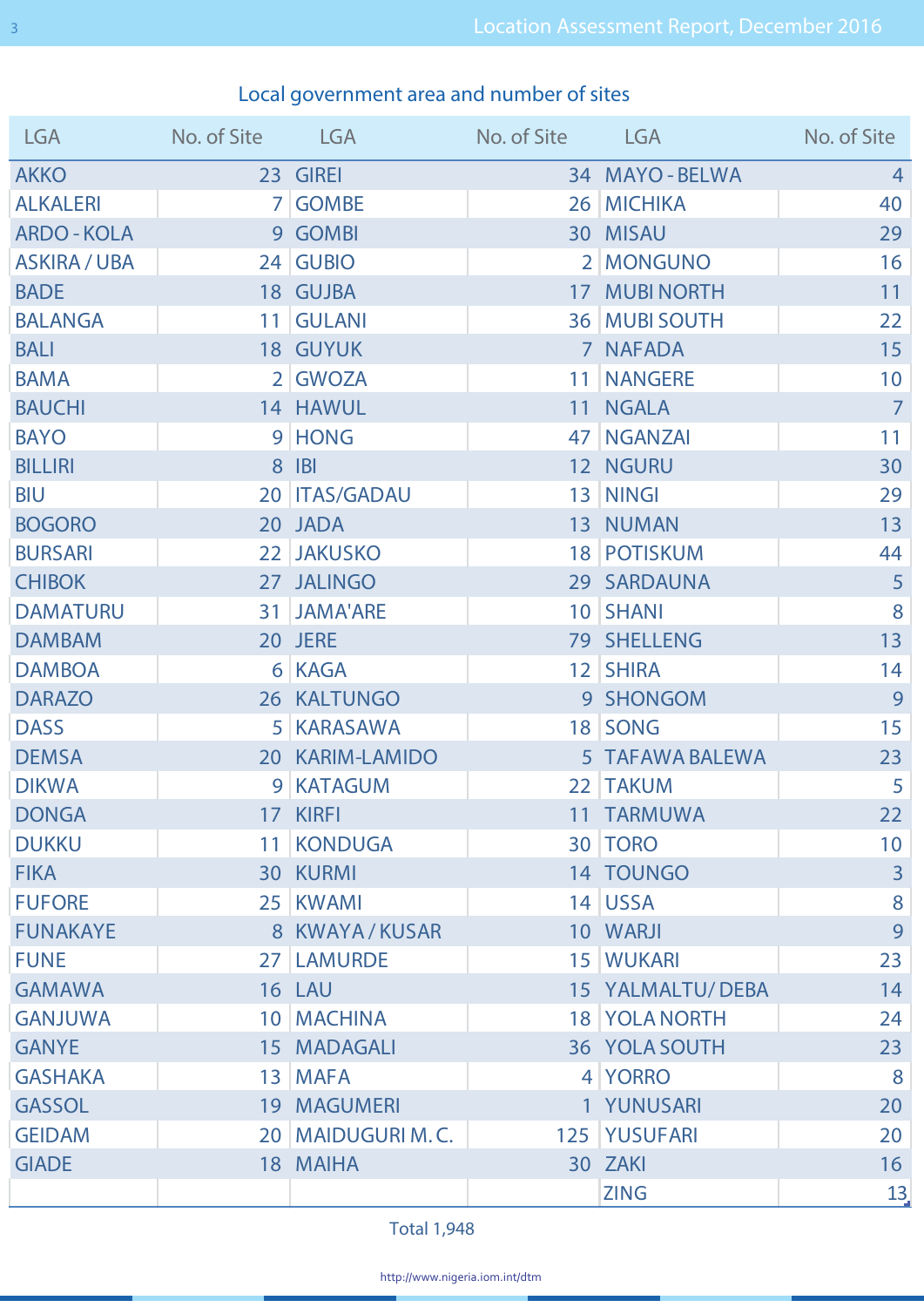## SECTORAL ANALYSIS SUMMARY

The multi-sectoral assessments enable IOM to monitor trends in population movement as well as the actual condition of IDPs at each location. The core emergency sectors of assistance include:

#### SHELTER/NFIs

- With the cold associated with the harmattan season, blankets (50%) and kitchen supplies (18%) are currently highlighted as the priority need of IDPs during this assessment, as many live in shelters without solid walls.
- About 14% of IDPs report that less than 25% of displaced persons in their location live in shelters with solid walls, while about 50% report that greater than 75% live in shelters with solid walls.



## **WASH**

- The majority of sites (52%) retrieve their drinking water from handpumps.
- WASH needs are greatest in Borno state, where the IDP to latrine ratio is 120:1.
- A total of 1,700 locations do not have separate bathing areas for male and female IDPs.

| <b>State</b>   | <b>Ratio of IDPs per Latrines</b> |
|----------------|-----------------------------------|
| <b>ADAMAWA</b> | 33:1                              |
| <b>BAUCHI</b>  | 12:1                              |
| <b>BORNO</b>   | 121:1                             |
| <b>GOMBE</b>   | 11:1                              |
| <b>TARABA</b>  | 30:1                              |
| <b>YOBE</b>    | 38:1                              |



# **HEALTH**

- Malaria was reported as the most prevalent health problem in majority of the locations(89%).
- For IDPs at 553 locations (28%), the main source of health facilities are located away from the sites at a distance approximately <3km, 9% do not have access to any form of health facility.

#### FOOD, NUTRITION, AND LIVELIHOODS



- 1,008 locations reported having access to food, either through distributions or other means.
- Only 55 locations reports the presence of malnutrition screening in the area.
- The livelihood of the majority of IDPs continues to be based in subsistence level agricultural activities.

#### Frequency of Food or Cash/Voucher Distribution

| State          | Every 2 weeks | Everyday | Irregular | <b>Never</b> | Once a month | Once a week | Twice a week | <b>Unknown</b> | <b>Total</b> |
|----------------|---------------|----------|-----------|--------------|--------------|-------------|--------------|----------------|--------------|
| <b>ADAMAWA</b> |               | 22       | 286       | 117          | 11           |             |              |                | 440          |
| BAUCHI         |               | 62       | 198       | 35           |              | 24          |              |                | 322          |
| BORNO          |               | 53       | 250       | 81           | 24           |             |              |                | 424          |
| <b>GOMBE</b>   |               |          | 136       |              |              |             |              |                | 148          |
| <b>TARABA</b>  |               |          | 31        | 178          |              |             |              |                | 213          |
| <b>YOBE</b>    |               |          | 227       | 147          | 20           |             |              |                | 401          |
| $ $ (blank)    |               |          |           |              |              |             |              |                |              |
| <b>Total</b>   | 9             | 142      | 1128      | 565          | 55           | 33          |              | 10             | 1948         |